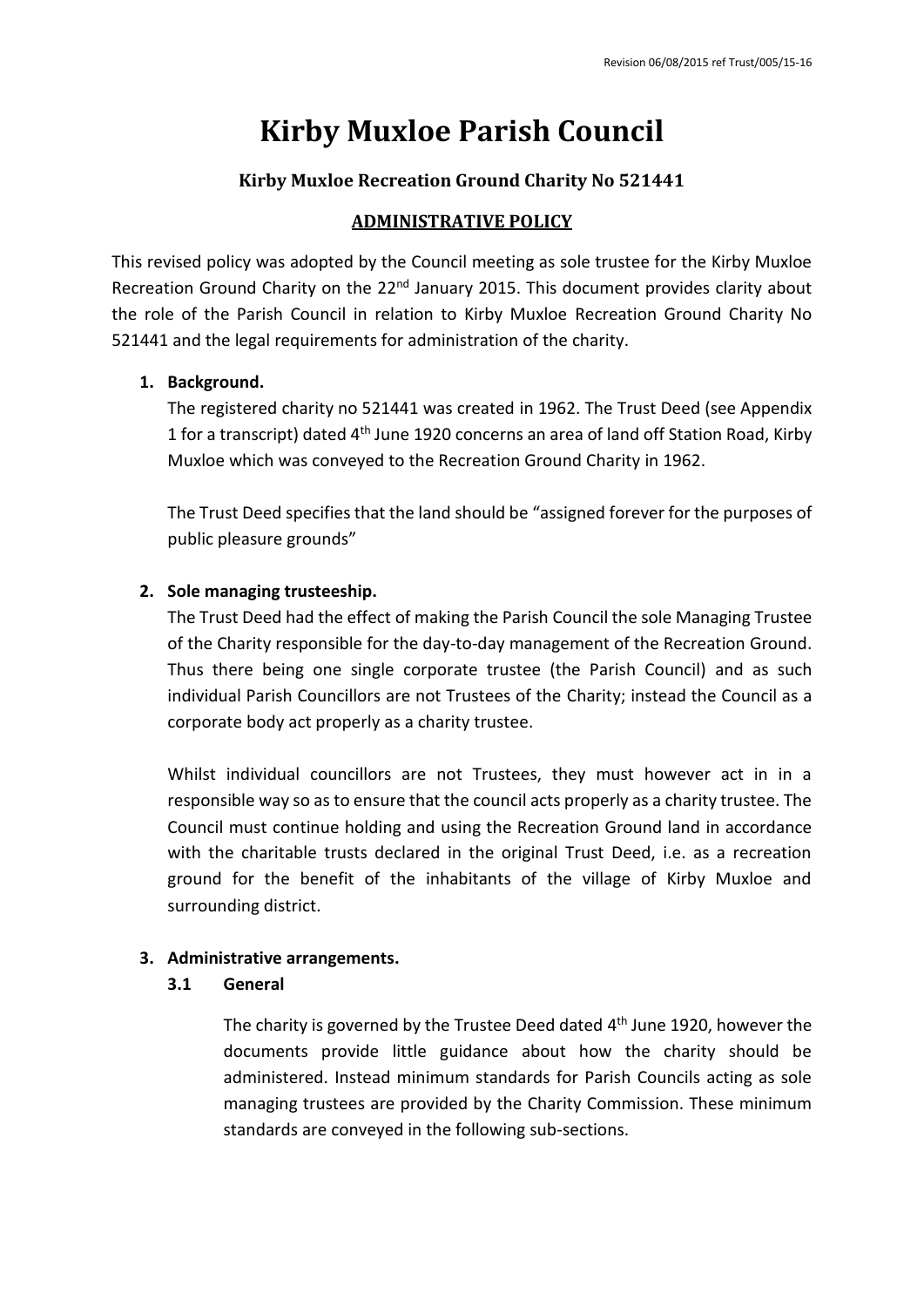It should be noted that the Charity Commission has advised that there is little need to amend the Trust Deed in order to provide suitable administrative rules to govern the charity provided the minimum standards referred to above are followed.

## **3.2 Meetings.**

Meetings of the council when it is acting as a charity trustee should take place separately from those of ordinary or other council meetings. Such meetings may need to be held for example to:

- a) Draft/review health and safety policies/risk assessments for the Recreation Ground.
- b) To consider proposals to improve facilities (e.g. to create a car park or to provide changing rooms) and apply for associated funding.
- c) Agree to make a request to the Parish Council to undertake services (e.g. grass cutting or mole control) on its behalf on a grant-in-kind basis.
- d) Any other matter solely relating to the Recreation Ground.

Meetings as charity trustees should be governed by the same Standing Orders that are adopted by the Council for its ordinary meetings and its committee meetings. However, care should be taken not to refer to charity trustee meetings as committee meetings. They are meetings of the Council acting as sole trustee for the charity.

In addition such meetings should have separate agendas (with the same notice periods as for other council meetings) and minutes.

Ordinary meetings of the council and those meetings held as charity trustees may be run back-to-back providing a clear distinction is made between the two in the agendas and minutes and by the Chairman of the meeting.

## **3.3 Financial arrangements.**

## **3.3.1 Banking.**

A separate bank account for the charity is required as the charity receives income from its activities (such as library rent).

There may also be VAT implications. Under the circumstances the charity may also need to adopt practices set out in the Councils Financial Regulations (e.g. for cheque signatories)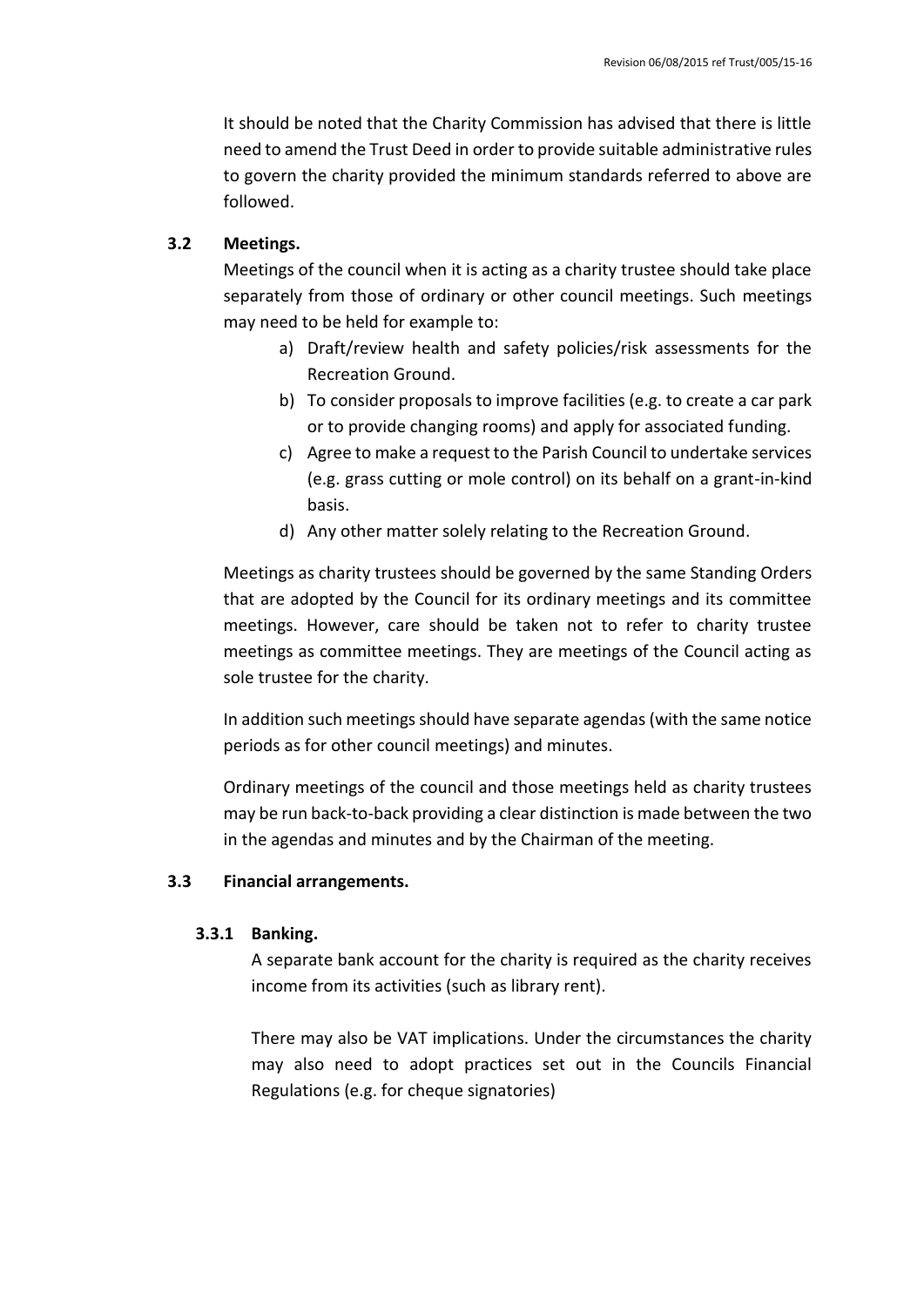#### **3.3.2 Accounts**.

Where the Parish Council, as Trustees of the management of the Recreation Ground, have incurred expenditure in fulfilling their responsibilities for the management of the land (e.g. grass cutting, fence repairs etc.), such expenditure should be entered into the council's own cashbook. The cashbook should also include an analysed cost centre solely for income and expenditure relating to the charity in order that total charity income and expenditure can be easily viewed.

For example a monthly grass cutting payment that covers all the Parish Councils land should be apportioned (according to approx. acreage) between the cost centre specifically for the charity and other cost centres that the council may have for its own ground maintenance.

A yearly "Maintenance Charge" in respect of the expenditure as recorded above will be invoiced by the Parish Council to the Charity Trust taking into account the yearly income received by the Charity Trust and any expenditure incurred over and above this yearly charge will be treated as "gifts-in-kind".

As with all expenditure the cashbook should record the specific power used to provide the donation (e.g. LG(MP)A 1976 s.19(3). Attributing expenditure to s.137 should be avoided where an alternate power exists.

#### **3.3.3 Financial reserves**.

A provision for a separate financial reserve should be earmarked taking into account the yearly income and expenditure.

## **3.3.4 VAT**.

The council may reclaim VAT incurred on any invoice relating to the charity where it has agreed to pay this as a grant-in-kind to the charity. Therefore the council can reclaim VAT on fencing works, grass cutting etc. as long as the relevant invoice is addressed to it and a suitable power has been identified to allow the expenditure to take place.

#### **3.3.5 Asset register**.

All equipment previously placed on the charity land should be treated as being grants-in-kind to the charity by the council, including certain capital items which have been previously purchased by the council with grant-aid from external bodies. Conditions relating to these grants may prevent the council from disposing of these capital items without the consent of the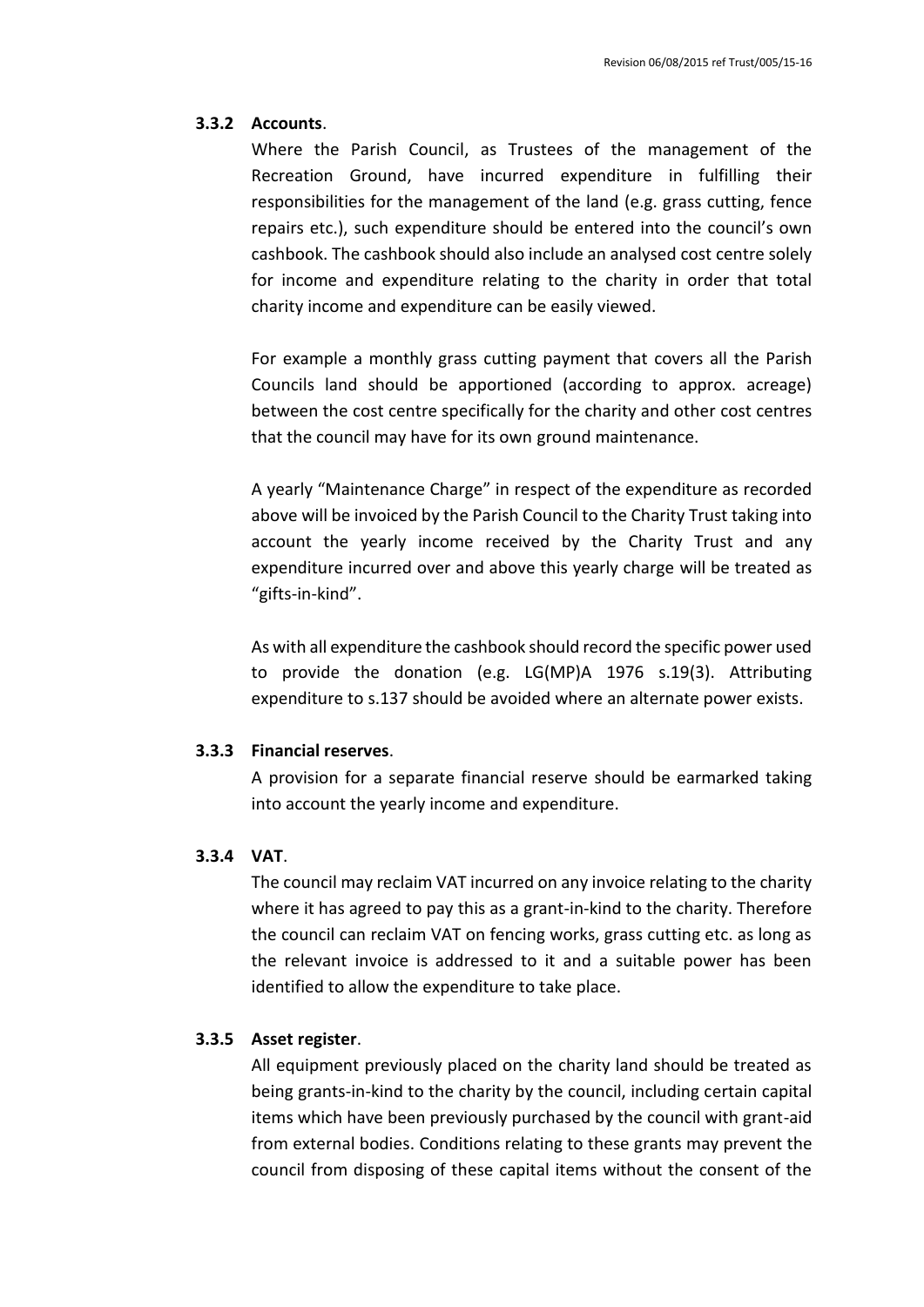funder (and may involve claw back of funding). It could be argued that the council has disposed of items to the charity and therefore may be in breach of conditions. To avoid any such confusion at a later date future grant applications should make clear that ownership of any capital items will pass to the charity.

Both the charity land and any associated capital items should be recorded on the councils asset register in a way that could easily identify it as belonging to the charity. The value of these charity items should not be shown in the council's annual return. However they should be included in the insurance schedule.

### **3.3.6 Insurance**

There is no need to have separate insurance cover in place for either charity land, capital items owned by the charity or for other insurance cover (e.g. public liability insurance). However any insurer should be made aware that the council is the sole managing trustee when including the charity items under any wider insurance policy.

## **3.3.7 Charity Commissioners returns**.

#### **a. Trustee's Annual report.**

The Charity Commission requires all charities, (irrespective of income) to produce a Trustees Annual report (which is only submitted to the Charity Commission if charity gross income exceeds £25K) and will contact the council at the end of the financial year to do so.

The Annual Report should be drafted by the Clerk and approved by council whilst meeting as a charity trustee.

#### **b. Annual Update/Return.**

The Charity Commission also requires charities to complete an Annual Update (or annual Return if the income exceeds £10K) and will contact the council at the end of the financial year to do so.

This Update provides simple administrative information about the charity. The Update should be completed by the Clerk and submitted online.

#### **c. Annual Accounts.**

All charities are required to produce accounts. Under this policy the charity will produce accounts on a receipts and payments basis. The